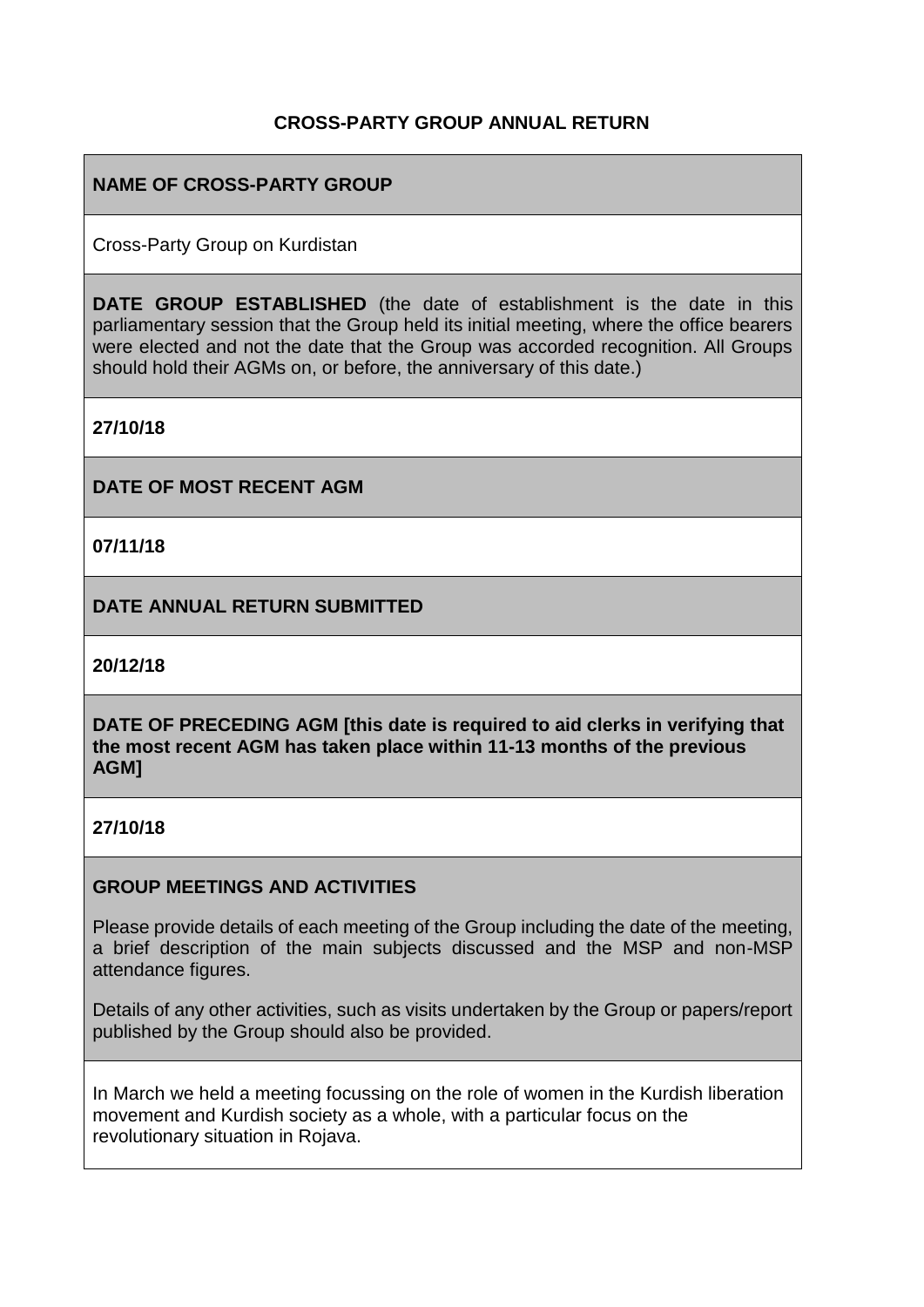CPG members engaged with the Kurdish community throughout the year on issues of domestic concern such as relations with Police Scotland as well as international issues, largely pertaining to events in Kurdistan itself, including the actions of the governments of Turkey, Iraq and Iran, as well as the Assad regime and other actors in the Syrian civil war.

At our 2018 AGM we heard from Sarah Glynn, a Scottish activist who had travelled to Rojava & the wider DFNS earlier in the year to witness the revolution first hand. We also heard from members of the community on recent developments in Turkey, related to the government's increased persecution of Kurds and others in the democratic opposition, as well as Turkey's increasing aggression against the DFNS.

# **MSP MEMBERS OF THE GROUP**

Please provide names and party designation of all MSP members of the Group.

Bob Doris - SNP

John Finnie - Green

Ross Greer – Green

Ruth Maguire – SNP

Pauline McNeil – Labour

### **NON-MSP MEMBERS OF THE GROUP**

For organisational members please provide only the name of the organisation, it is not necessary to provide the name(s) of individuals who may represent the organisation at meetings of the Group.

| <b>Individuals</b> |                                    |
|--------------------|------------------------------------|
| Organisations      | Scottish Solidarity with Kurdistan |

### **GROUP OFFICE BEARERS**

Please provide names for all office bearers. The minimum requirement is that two of the office bearers are MSPs and one of these is Convener – beyond this it is a matter for the Group to decide upon the office bearers it wishes to have. It is permissible to have more than one individual elected to each office, for example, co-conveners or multiple deputy conveners.

| Convener | Ross Greer & Ruth Maguire |
|----------|---------------------------|
|          |                           |